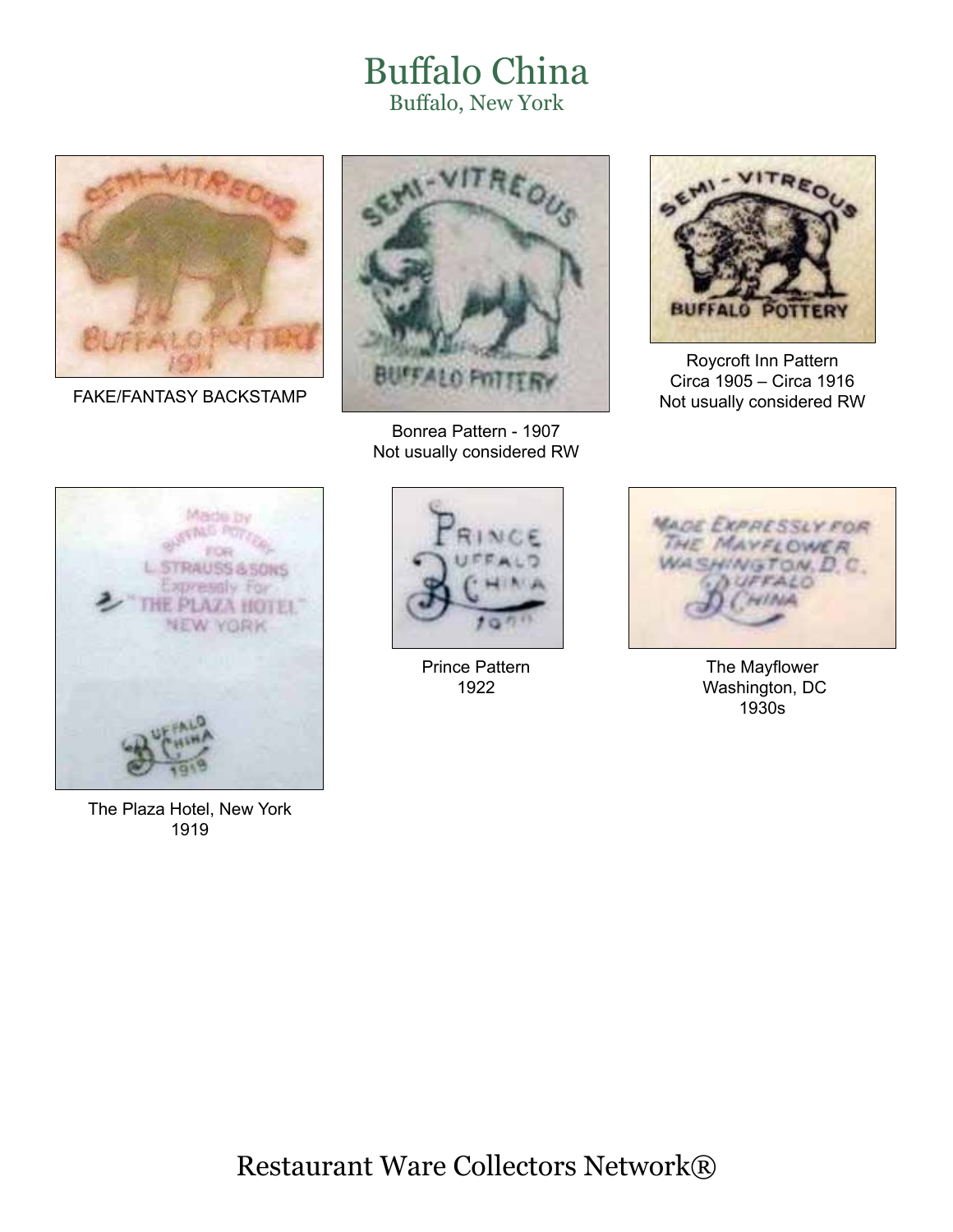



New York Central Lines



Bismarck Hotel, Chicago, IL 1926 – 1931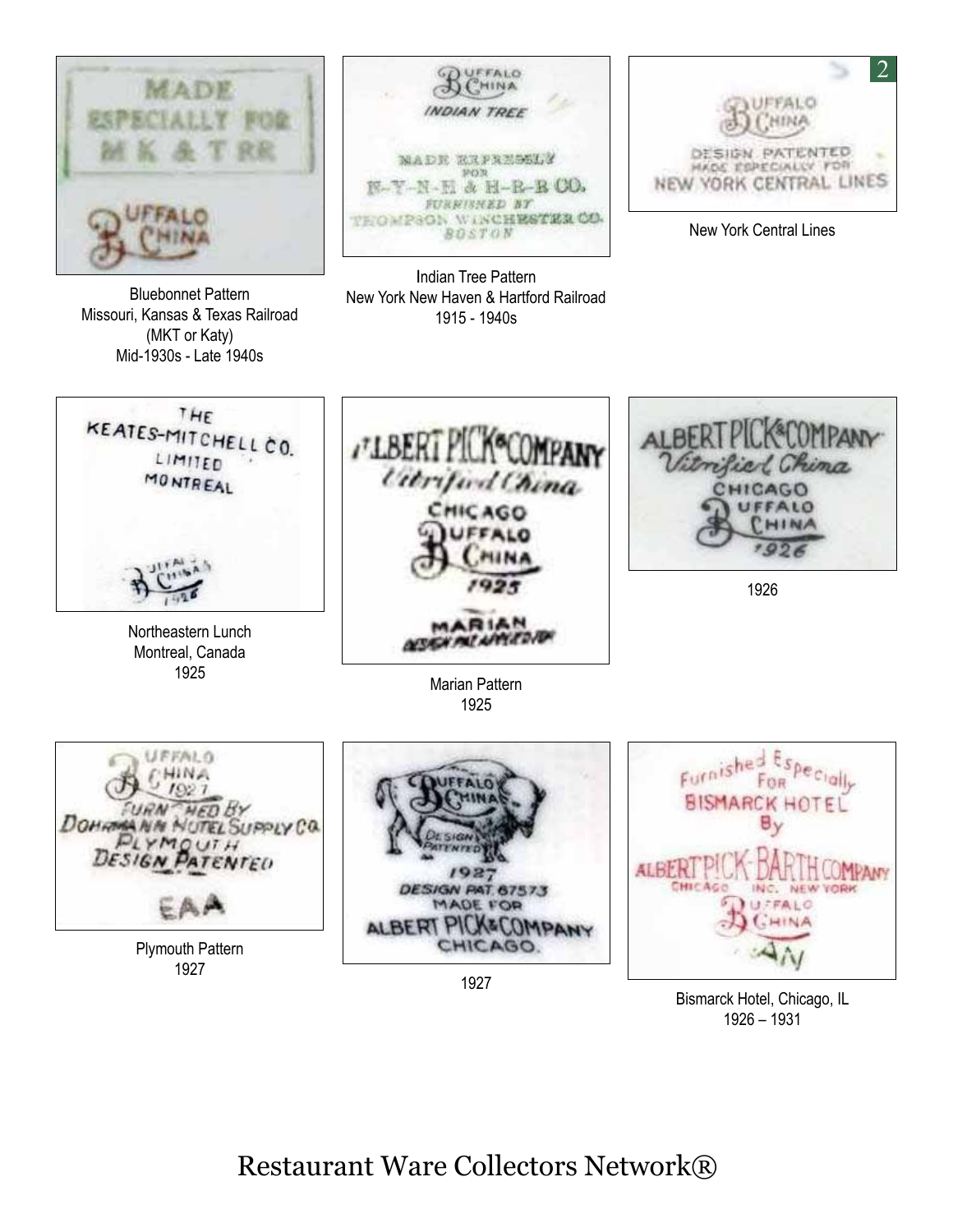

**Multifleure** Late 1920s-1930s



Café Au Lait Ware Late 1920s-1930s



Deco Restaurants Café Au Lait Ware Circa 1940s



Cairo Pattern – Lune Ware 1929

ROUGE w ATEN **APPLIED FOR** 

Late 1920s-1930s Rose-beige color



Late 1920s-1930s solid "olde Parchment" yellow



Late 1920s-1930s periwinkle blue laminated color, usually on white or ivory



Late 1920s-1930s rose-beige laminated color, usually on white or ivory



Late 1920s-1930s "Olde Parchment" yellow laminated color, usually on white or ivory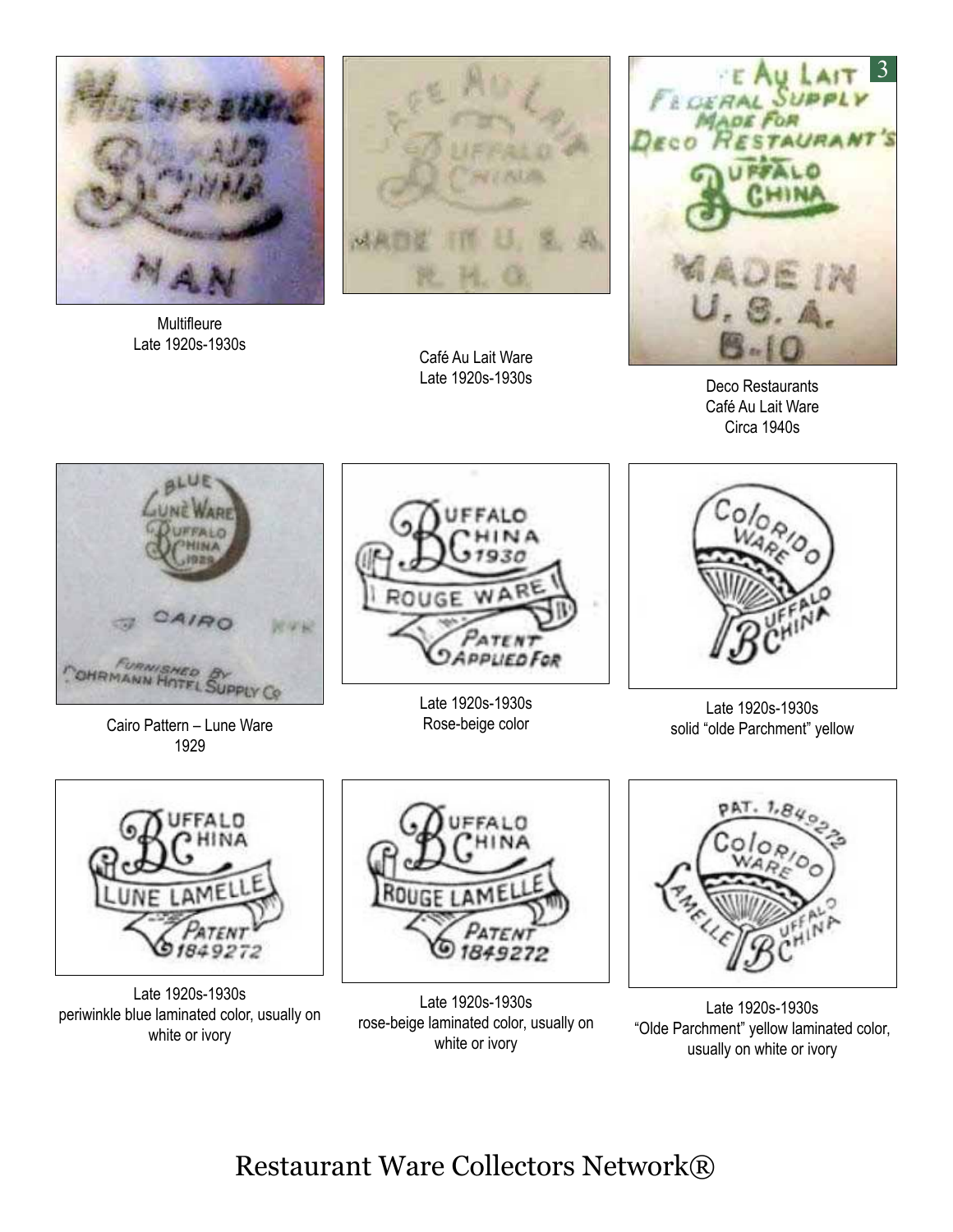

Lune Lamelle Ware The Biltmore, Los Angeles, CA 1930s



The Biltmore 1915 – 1940s



The Commodore, New York 1915 – 1940s





1915 – 1940s

Ye Olde Ivory 1929 - early 1940s

alo China PIUX CO., INC. **ALBERT CHICAGO** AD P

Ye Olde Ivory 1929 - early 1940s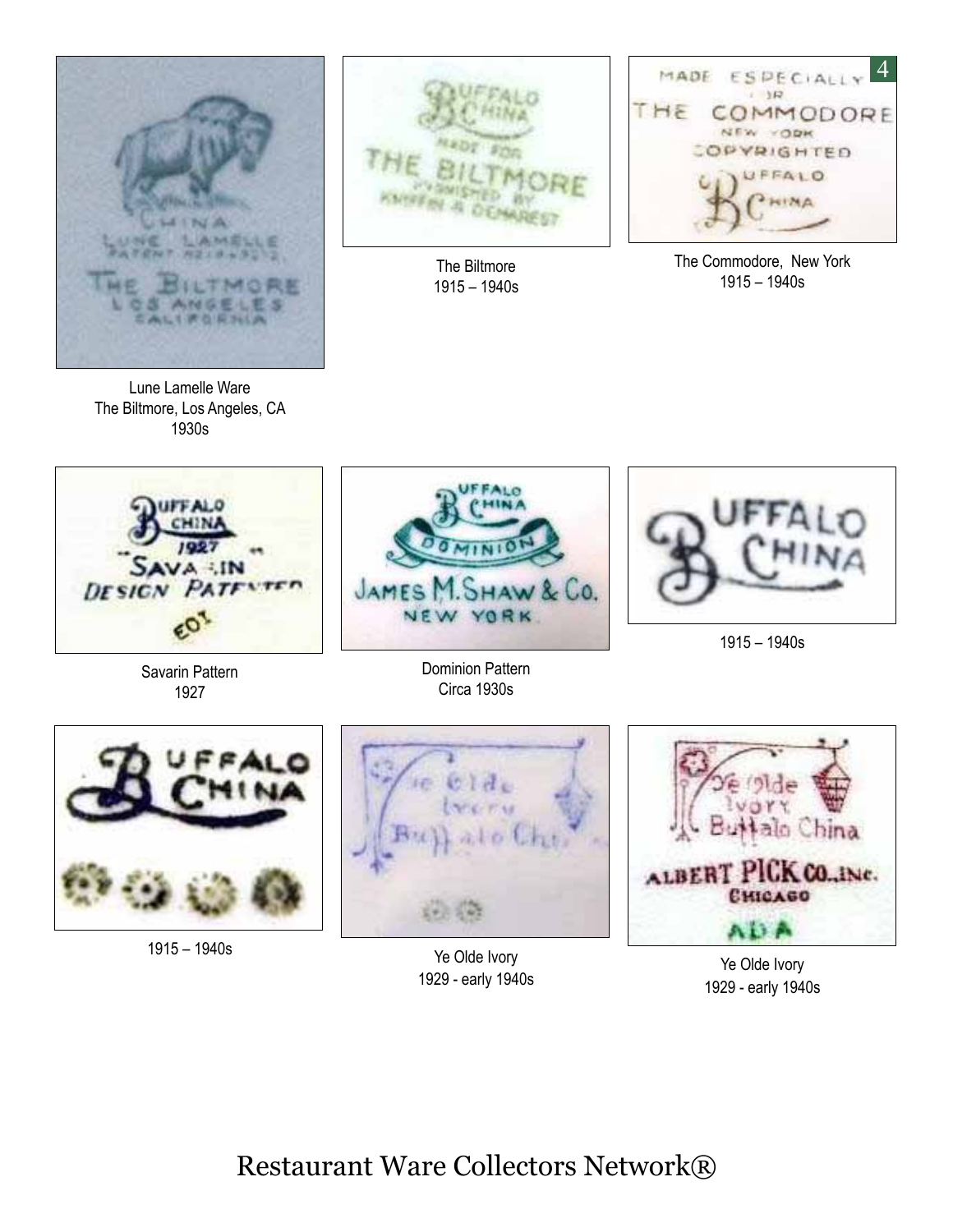

The Ahwanhee Yosemite Park, CA 1929 - early 1940s



Cafe Ware 1940s – Early 1960s



Lune Ware 1940s – Early 1960s



Rouge Ware 1940s – Early 1960s



Raised Buffalo Backstamp Late 1950s – Circa 1980s



1979



Late 1970s – Circa 1980s



Early 1980s



1980s - Present